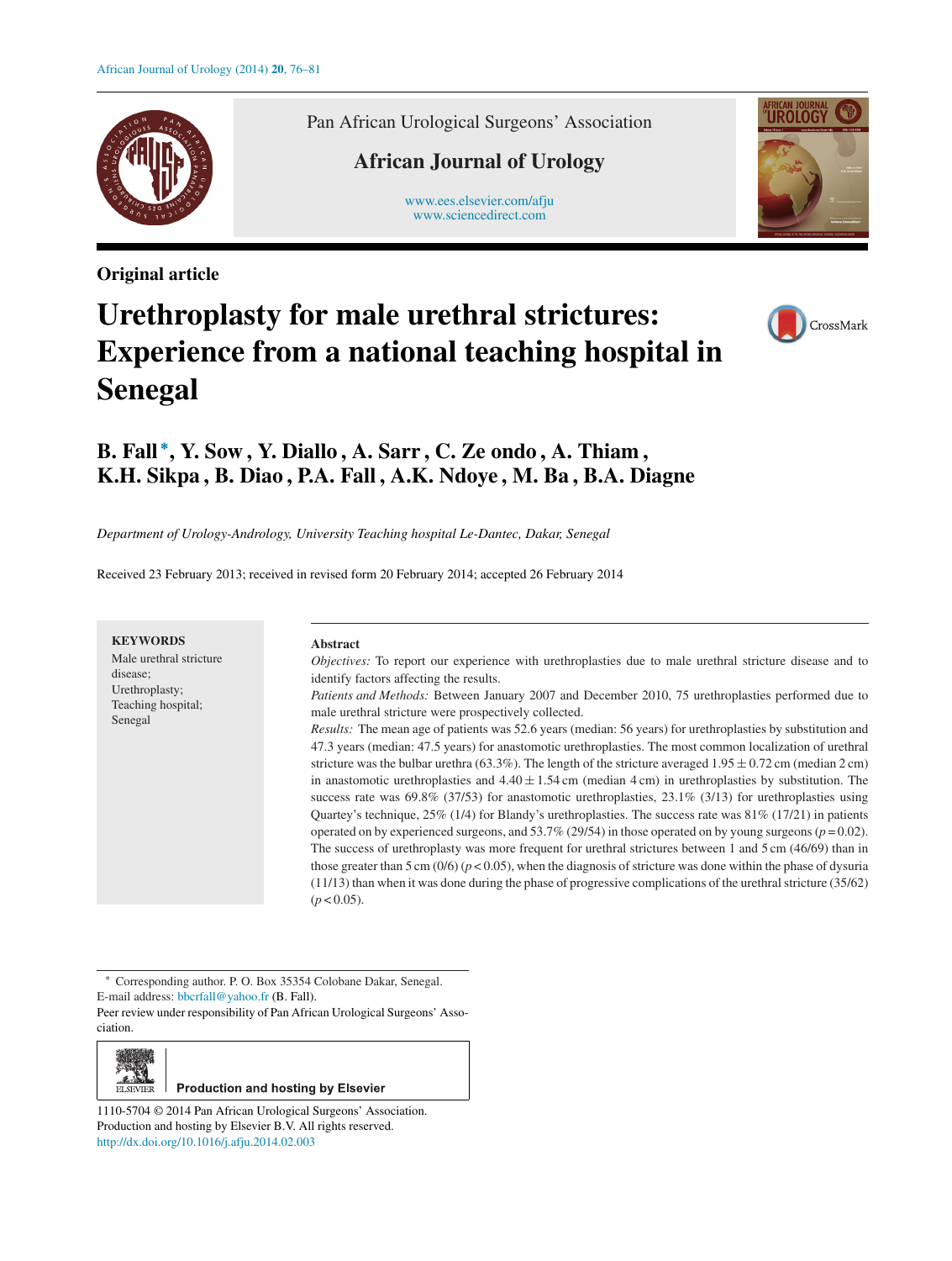*Conclusions:* In our hands, the results of anastomotic urethroplasty were better, while those of substituting urethroplasties were disappointing. These results are explained by the complexity of the strictures and the limited experience in urethral reconstruction of most surgeons.

© 2014 Pan African Urological Surgeons' Association. Production and hosting by Elsevier B.V. All rights reserved.

#### **Introduction**

A urethral stricture (US) is an acquired permanent narrowing of the urethra impeding the flow of urine during micturition. It is one of the oldest urological diseases, and its treatment remains a challenge for urologists. Urethral dilatation, one of the oldest US treatments, can sometimes produce good results, which are usually transient [\[1\].](#page-4-0) However, besides its inefficiency, dilatation is often regarded by patients as psychologically traumatic and disempowering. At its advent, endoscopic internal urethrotomy (EIU) raised great hopes because it is a simple, fast, and minimally invasive treatment. However, these hopes were soon thwarted as EIU proved not to be more effective than urethral dilatation [\[2\]. I](#page-4-0)n patients with a short, incomplete US [\[3\]](#page-4-0) and without dense spongiofibrosis, a unique, initial EIU is assumed to be effective and efficient, especially when the stricture is located at the bulbar urethra. However, in post-traumatic strictures, EIU has a high risk of failure, and urethroplasty should thus be considered as first-line treatment [\[4\].](#page-4-0) The repetition of minimally invasive therapies rarely gives good results and exposes the patient to complications such as stricture lengthening, extension of spongiofibrosis, wrong track, urogenital infection and massive urethral bleeding. These complications make US more complex. This repetition also exposes the patient to the risks of repeated anesthesia, in addition to its high cost. These treatments should be considered palliative rather than curative. Thus, the treatment of choice in US is now urethroplasty, with high success rates [\[5,6\].](#page-4-0)

In Senegal, US becomes common [\[7\]](#page-4-0) and often diagnosed at the complications stage [\[8\]. T](#page-4-0)here, in a retrospective study, the results of Quartey urethroplasty (penile fasciocutaneous flap) were evaluated [\[9\], b](#page-4-0)ut the results obtained with other types of urethroplasties are unknown.

The objective of this study was to report our experience with urethroplasties for male urethral stricture disease and to identify factors affecting the results.

#### **Patients and methods**

We conducted a prospective, monocentric study, over a fouryear period (between January 2007 and December 2010) on urethroplasties performed due to male US at the Department of Urology-Andrology of the Aristide Le-Dantec Hospital (Dakar). The variables studied were; age of patients, circumstances of discovery, stricture location, stricture length, US etiologies, previous urethral procedures, surgeon's experience in urethral reconstructive surgery, type of urethroplasty and results obtained. During the fouryear study, 79 patients underwent a urethroplasty, and 75 of them were recruited in this study.

Preoperative assessment and determination of the etiology of the stricture have been described in a previous article [\[7\].](#page-4-0) The stricture was due to sexually transmitted infection (urethritis) in

45 patients (60%), pelvic trauma in 15 patients (20%) and was of iatrogenic origin in one patient. For 14 patients (18.7%), the etiology of the stricture was not identified. All patients were circumcised.

The techniques used for urethroplasty were anastomotic urethroplasty [\[10\]](#page-4-0) in 53 cases, Quartey's technique [\[11\]](#page-4-0) (penile fasciocutaneous flap) in 13 cases, Blandy's technique [\[12\]](#page-4-0) (scrotal fasciocutaneous flap) in 4 cases and Bengt-Johanson's technique [\[13\]](#page-4-0) (two-stage urethroplasty) in one case. Pedicle skin flaps were tubularized in all cases. Michalowski's urethroplasty was also used in 4 cases. It consists of leaving in place a rear wall of urethral mucosa, wherein lips are attached to the corpora cavernosa or perineal ceiling. The progressive epithelialization of the urethra is expected from this wall of urethral mucosa, around a urinary catheter. After the procedure, a urethral catheter was placed for at least 21 days.

The surgeons were divided into two groups: one group of young surgeons with fewer than three years of experience, and a group of surgeons experienced in urological reconstructive surgery.

During the postoperative follow-up, patients were reviewed in consultation at three, six, nine and 12 months. From then on, the follow-up assessment was annual. During these consultations, a clinical examination was performed, and when the patient had dysuria or urinary retention, a retrograde urethrocystography and/or urethrocystoscopy were requested to determine a possible recurrence of the stricture.

The results of urethroplasty were considered a failure in the following situations:

- Immediate postoperative dehiscence of a suture of the urethra, necrosis of a skin flap, or urinary fistula through the surgical wound.
- Persistent dysuria, after removal of the urethral catheter, or urinary retention and proven urethral stricture by retrograde and voiding urethrocystography or by urethrocystoscopy (recurrence of the urethral stricture) [\[14\].](#page-4-0)

The results were considered a success whereas removal of the urethral catheter accompanied by straight and vigorous voiding stream, and no dysurea. Also, when retrograde urethrocystography or urethrocystoscopy showed a urethra of normal caliber.

The duration of postoperative follow-up was on average  $15.5 \pm 13.7$ months (1–48 months), with a median of 12 months. It exceeded 12 months in 75% of patients.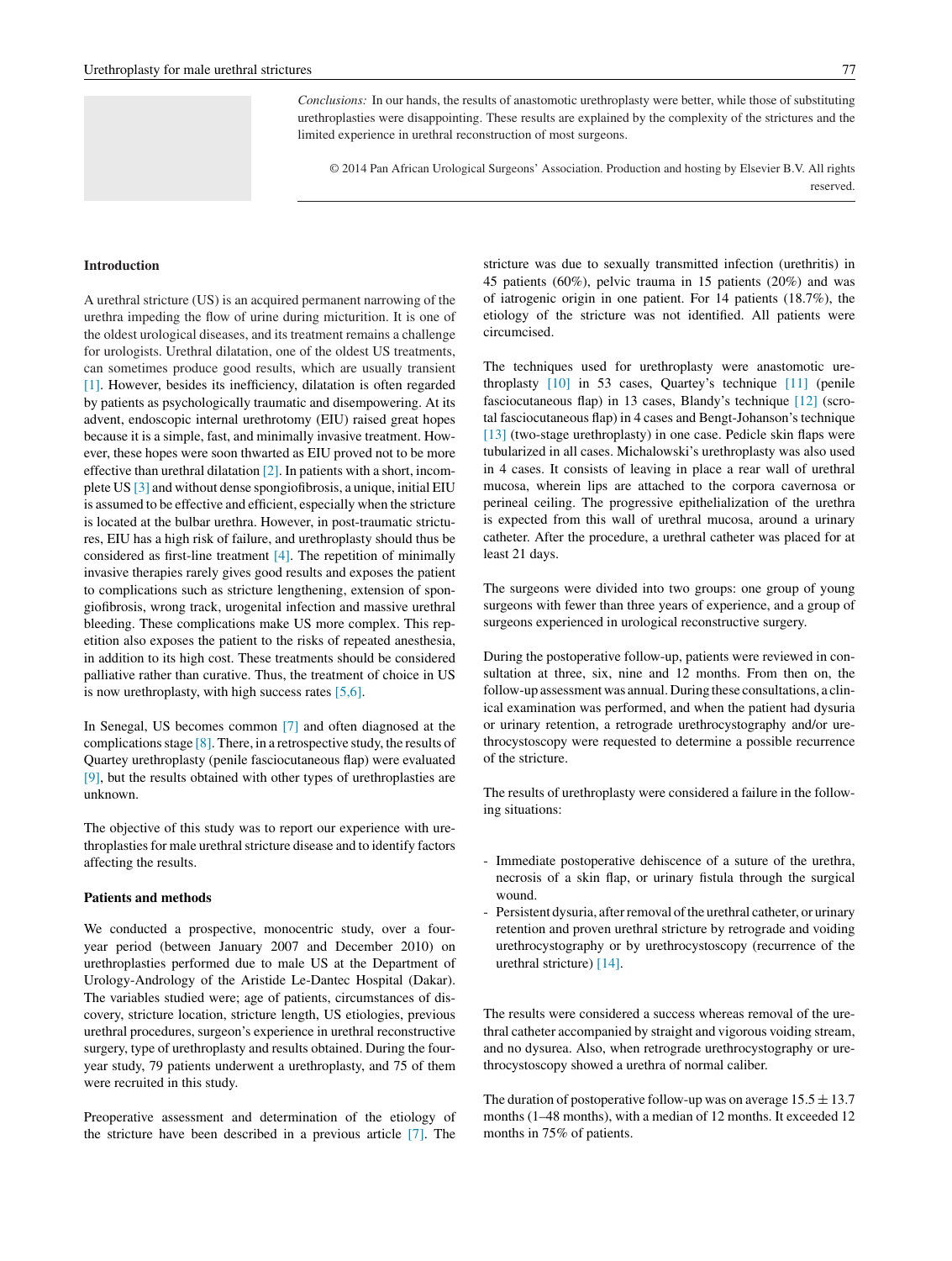

**Figure 1** Distribution of patients according to the site of stricture.

Statistical analysis was performed using the ÉpiInfo<sup>TM</sup> v. 2000 software. The comparative analysis of the variables was performed with a Student's *t*-test, Chi<sup>2</sup> test or Fisher's exact test with a significance level set at 5%. The local ethics committee approved the study.

#### **Results**

The mean age of patients was  $48.3 \pm 20$  years (8–87 years) with a median of 50 years. In substitution urethroplasties, the mean age of patients was 52.6 years (median: 56 years), while in anastomotic urethroplasties, it was of 47.3 years (median: 47.5 years). The most affected subgroups were those between 21 and 30 years and between 61 and 70 years.

The presenting symptoms of the stricture were urinary retention (62.7%), dysuria (17.3%), Fournier's gangrene (10.7%) and dysuria associated with urethrocutaneous perineal fistulas (9.3%). The stricture was most frequently located in the bulbar urethra (63.3%) (Fig. 1). Length of the stricture averaged  $2.45 \pm 1.39$  cm (1–7 cm) with a median of 2 cm. A stricture length of 1 cm was found in 17.3% of cases, between 1 and 3 cm in 64% of cases, and between 3 and 5 cm in 10.7% of cases. The stricture was longer than 5 cm in six patients (8%). The length of the stricture averaged  $1.95 \pm 0.72$  cm (median of 2 cm) in the anastomotic urethroplasties and  $4.40 \pm 1.54$  cm (median of 4 cm) in substitution urethroplasties.

The urethroplasty techniques used according to stricture location and length are reported in Figs. 2 and 3. The results of urethroplasty were considered successful in 61.3% of cases, and were considered a failure in 38.7% of cases. The success rate by site was of 61.2%, 80%, 57.1% and 0%, respectively for the bulbar urethra, penile urethra, membranous urethra and multiple urethral strictures. It was 69.8% (37/53) for anastomotic urethroplasty, 23.1% (3/13) for Quartey's technique, 25% (1/4) for Blandy's technique, and 100% for Bengt-Johansson and Michalowski techniques. The success rate was 81% (17/21) in patients operated on by experienced surgeons in urological reconstructive surgery and 53.7% (29/54) in those operated on by younger surgeons ( $p = 0.02$ ). It was 67.5% (25/37) among patients without previous surgery of the urethra and 55.3% (21/38) in patients who had previously undergone at least one surgery of the urethra ( $p = 0.19$ ). The success rate of urethroplasty was 92.3% for 1 cm-long strictures and 64.6% for those in which the length was



Figure 2 Types of urethroplasty according to stricture length.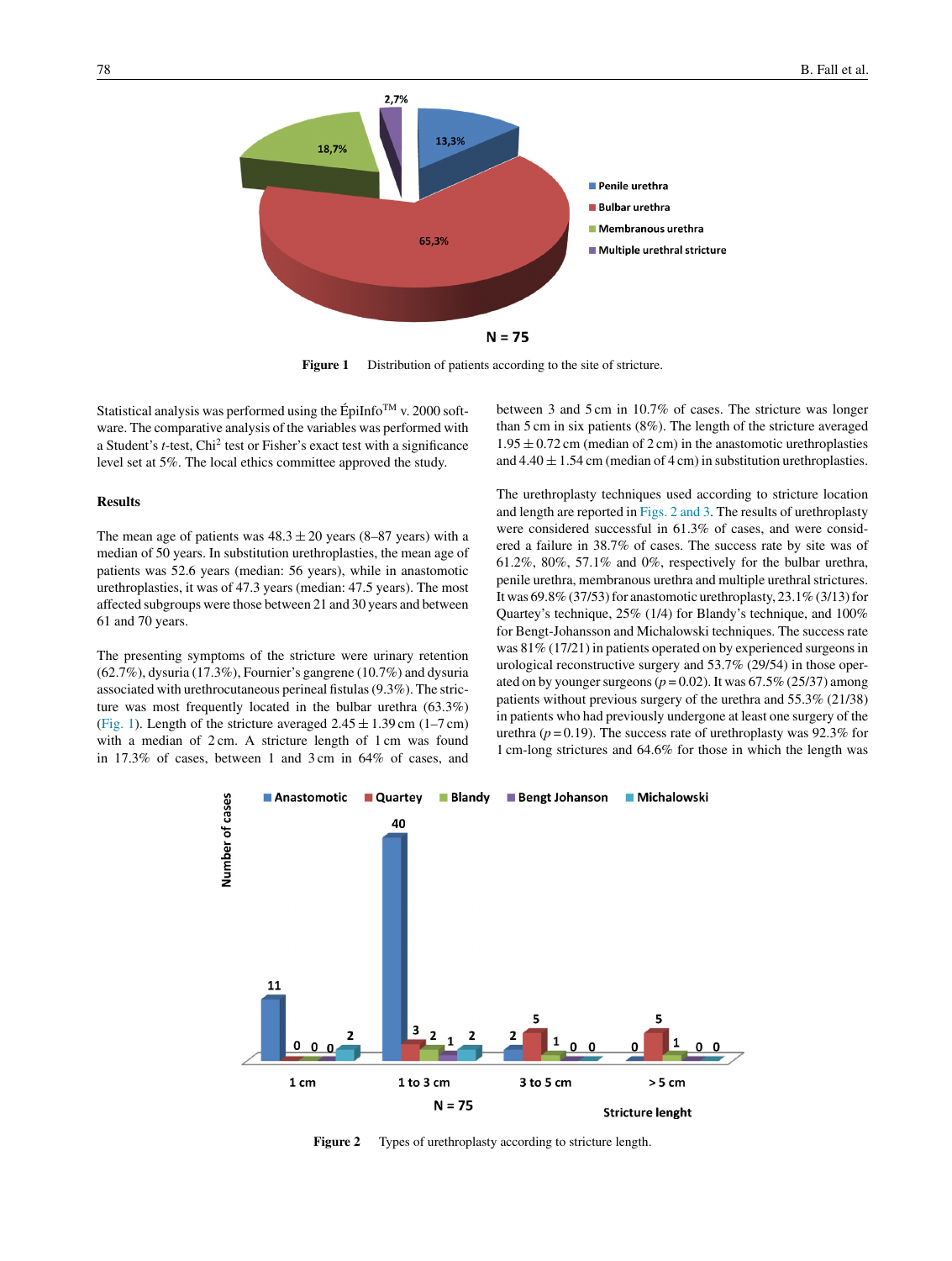

**Figure 3** Types of urethroplasty according to stricture location.

between 1 and 3 cm. When the length of the stricture was between 3 and 5 cm, it was 37.5% and zero for strictures longer than 5 cm. The success of urethroplasty was significantly more frequent for US between 1 and 5 cm (46/69) than for US longer than 5 cm (0/6)  $(p<0.05)$  and it was more frequent when the strictures diagnosis was done in the phase of dysuria (11/13), compared to those done in the phase of progressive complications  $(35/62)$  ( $p < 0.05$ ). The result of the urethroplasty did not depend significantly on the location of the stricture ( $p = 0.19$ ) or on its etiology ( $p = 0.66$ ). Complications were observed in 22 patients (29.3%) together with; surgical site infection (20 cases), hematoma (one case) and urethrorectal fistula (one case). For 15 out of the 20 patients with a surgical site infection, the outcome of urethroplasty was a failure.

#### **Discussion**

The success rate of anastomotic urethroplasty was of 69.8%. Compared to other types of urethroplasty, this technique gave the best results. However, the comparison of different surgical techniques is difficult because the choice of technique and success of the urethroplasty strongly depend on the complexity of the urethral stricture. Our overall success rate was modest compared to those reported by some authors  $[15–19]$ . Several factors may explain these differences. First, in our study, the definition of success was strict. Indeed, there is no consensus definition of success for urethroplasty [\[14\], a](#page-4-0)nd the appreciation of the results varies across studies. Some authors have considered the appeal after urethroplasty to a single EIU or urethral dilatation to maintain the urethra permeable as a satisfactory or acceptable result [\[20\], w](#page-4-0)hile in this study and in several others [16] such cases were considered failures. Anastomotic urethroplasty is an effective technique, especially recommended for strictures of the bulbar and the membranous urethra. According to Barbagli et al.  $[16]$ , it is a simple procedure that requires no specific surgical expertise, unlike other urethroplasties with flaps. This explains the good results obtained by this procedure despite the limited experience of most surgeons.

The success rate was 23.7% with the technique of Quartey and 25% with the technique of Blandy. These rates were lower than those reported by Falandry [\[21\], w](#page-4-0)ho obtained good results in 87.2% of cases. In Nigeria, Aghadji and Odoemene [\[19\]](#page-4-0) reported a success rate of 68.1% after Quartey's urethroplasty, while Tijanii et al. [\[22\]](#page-4-0) reported 40% success at 30 months. Our success rate in substitution urethroplasties were also low compared with those reported in some European studies  $[17,18]$ . We believe that the failures observed here were due to incorrect technical implementation (false roads, inadequate excision of scar tissue, poorly vascularized pedicle) because of the limited experience of most surgeons in the study. Indeed, the success rate of urethroplasties performed by experienced surgeons (81%) was comparable to those reported in the literature [\[17,19\].](#page-4-0) In an earlier study from the same center on 30 cases of Quartey's urethroplasty, all were performed by experienced surgeons, and the results were considered good in 73.5% of cases [\[9\]. I](#page-4-0)n flap urethroplasty, the learning curve constitutes a significant bias in terms of success [\[16\]. T](#page-4-0)he result of the urethroplasty is strongly determined by the surgeon's expertise. Because this expertise is impossible to acquire for all urologists, some authors believe that this type of urethroplasty should be reserved for surgeons who have benefitted from at least three years of learning in urological reconstructive surgery [\[23\]. I](#page-4-0)n addition, all our patients had had flap-tubes, and it has been reported that the results are better when flaps are used as patches [\[24\]. T](#page-4-0)his trend to use the flap-tube instead of patch enlargement is related to the severity and extent of scleroinflammatory lesions of the urethra and of the spongiofibrosis, which, in our patients, often impeded the preservation of a urethral wall. Furthermore, according to Barbagli et al. [\[25\], i](#page-5-0)n penile US with a rigid urethra and an extensive spongiofibrosis, penile pedicle flap-tubes are more appropriate due to the poor vascularization of this part of the urethra. The urethra is then completely resected and replaced by a fasciocutaneous flap-tube.

The discovery of the urethral stricture occurred after a Fournier's gangrene in eight cases (10.7%), and after urethrocutaneous perineal fistulas in seven cases (9.3%). In these patients, the initial treatment included a sometimes-repeated debridement [\[8\],](#page-4-0) and when a urethroplasty had to be performed with a penile or scrotal flap, the tissue available was often poorly vascularized scar tissue. The extensive spongiofibrosis and scarcity or unavailability of quality penile or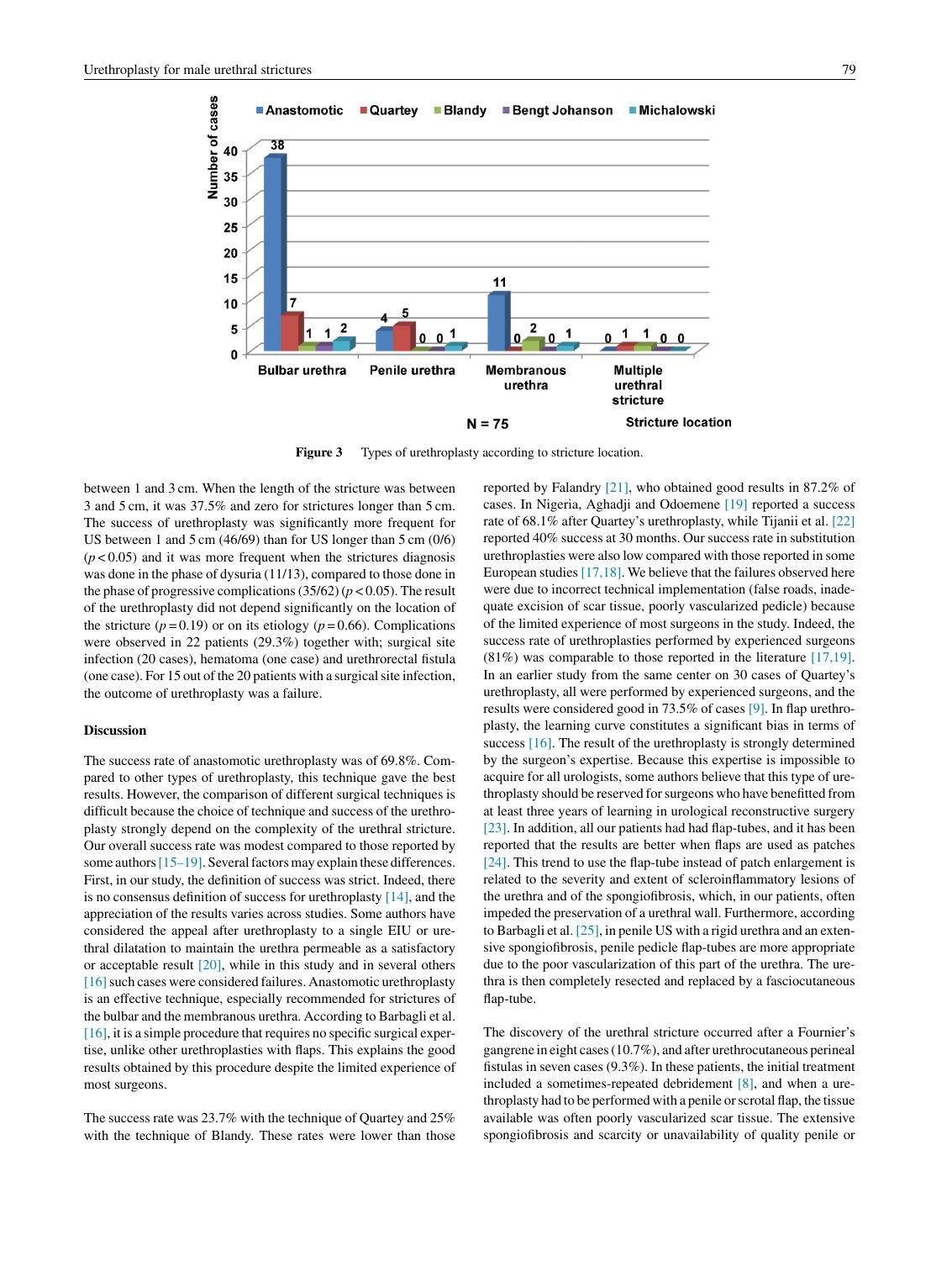<span id="page-4-0"></span>scrotal skin (used as a flap) render urethral strictures very complex [18] and for this reason, the results of substituting urethroplasties are often disappointing. Although long since fallen into disuse, the use of a scrotal flap was sometimes the only possible alternative, which explains their use in this study. The low success rate obtained with these scrotal flaps confirmed their poor quality [\[26\].](#page-5-0)

No oral mucosa flap was used despite their frequent use and good results reported in the literature [17]. After transfer, the survival of free flaps is initially obtained by imbibition, and in a second phase, by neoangiogenesis. Cleanliness and vascularization of the free flap's implantation site are critical to the flap's survival. However, in our patients because of the late consultation and/or the discovery of the stricture occurred after the complications arose, the spongiofibrosis was very intense and the implantation site was often poorly vascularized. All these jeopardized the survival of a potential free flap and explain our preference for pedicle flaps. In addition, we have no experience with this technique in our center.

Two-stage urethroplasty was only used in one patient. According to Aghaji and Odoemene [19], the execution of this type of urethroplasty in patients with low socioeconomic status exposes them to Fournier's gangrene. This explains our strong preference for one-stage urethroplasty even if, in some of our patients, two-stage urethroplasty was indicated (multiple urethral stricture, massive spongiofibrosis or several previous urethroplasties).

In this study, there was no significant difference in the success rate of urethroplasty considering whether the urethra had previously been manipulated. The impact of prior urethral manipulation on the outcome of urethroplasty is a controversial subject. According to several authors, prior urethral manipulation is not a bad prognostic factor for urethroplasty  $[15,16]$ . Conversely, other studies have shown that urethroplasty success rates were significantly lower in patients who had already undergone more than one endoscopic urethrotomy [18] and/or urethroplasty [17,27]. These lower success rates would be associated with spongiofibrosis extension, lengthening of the stricture and deterioration of the blood supply to the urethra [24].

#### **Conclusion**

In the present study, anastomotic urethroplasty showed better results than other techniques. The results of substitution urethroplasties were often disappointing because of the complexity of the strictures, the limited experience in urethral reconstruction of most surgeons, and the adverse conditions in which this surgery was performed. The improvement of these results requires assigning substitution urethroplasties to experienced surgeons, using fasciocutaneous flaps as patches and improving working conditions.

#### **Conflict of interest**

The authors declare that they have no conflict of interest.

#### **References**

[1] Heyns CF, Steenkamp JW, De Kock ML. Treatment of male urethral strictures: is repeated dilation or internal urethrotomy useful? J Urol 1998;160:356–8.

- [2] Steenkamp JW, Heyns CF, Kock ML. Internal urethrotomy versus dilation as treatment for male urethral strictures: a prospective, randomized comparison. J Urol 1997;157:98–101.
- [3] Greenwell TJ, Castle C, Andrich DE, MacDonald JT, Nicol DL, Mundy AR. Repeat urethrotomy and dilation for the treatment of urethral stricture are neither clinically effective nor cost-effective. J Urol 2004;172:275–7.
- [4] Wessells H. Cost-effective approach to short bulbar urethral strictures supports single internal urethrotomy before urethroplasty. J Urol 2009;181:954–5.
- [5] Santucci RA, Mario LA, Mc Aninch JW. Anastomotic urethroplasty for bulbar urethral stricture: analysis of 168 patients. J Urol  $2002:167:1715-9$
- [6] Morey A. Urethral stricture is now an open surgical disease. J Urol 2009;181:953–4.
- [7] Fall B, Sow Y, Mansouri I, Sarr A, Thiam A, Diao B, et al. Etiology and current clinical characteristics of male urethral stricture disease in Senegal: experience in a national teaching hospital. Int Urol Nephrol 2011;43:969–74.
- [8] Fall B, Fall PA, Diao B, Kpatcha MT, Sow Y, Kabore FA, et al. Les gangrènes des organes génitaux externes: à propos de 102 cas. Andrologie  $2009:19:45-9$
- [9] Diao B, Diallo AB, Ndoye AK, Fall PA, Sylla C, Diagne BA. Urétroplastie par lambeau pénien pédiculé selon Quartey. Ann Urol 2003;37:203–6.
- [10] Oosterlinck W, Lumen N, Van Cauwenberghe G. Traitement chirurgical des sténoses de l'urètre: aspects techniques. Ann Urol 2007;41:173–207.
- [11] Quartey JKM. One-stage penile/preputial island flap urethroplasty for urethral strictures. J Urol 1985;134:474–5.
- [12] Blandy JP, Singh M. The technique and results of one-stage island patch urethroplasty. Br J Urol 1975;47:83–7.
- [13] Johanson B. Reconstruction of the male urethra in strictures: application of the buried intact epithelium technic. Acta Chir Scand 1953;176:  $1-4.$
- [14] Meeks JJ, Erickson BA, Granieri MA. Stricture recurrence after urethroplasty: a systematic review. J Urol 2009;182: 1266–70.
- [15] Eltahawy EA, Virasoro R, Schlossberg SM, McCammon KA, Jordan GH. Long-term follow up for excision and primary anastomosis for anterior urethral strictures. J Urol 2007;177:1803–6.
- [16] Barbagli G, De angelis M, Rommano G, Larrzri M. Long-term follow up of bulbar end-to-end anastomosis: a retrospective analysis of 153 patients in a songle center experience. J Urol 2007;178:2470–3.
- [17] Lumen N, Hoebeke P, Oosterlinck W. Uretroplasty for urethral strictures: quality assessment of an in-home algorithm. Int J Urol 2010;17:167–74.
- [18] Kessler TM, Schreiter F, Kralidis G, Heitz M, Olianas R, Fisch M. Long-term results of surgery for urethral stricture: a statistical analysis. J Urol 2003;170:840–4.
- [19] Aghaji AE, Odoemene CA. One-stage uretroplasty for strictures: Nigerian experience. Int J Urol 2001;8:380–5.
- [20] Gaschignard N, Prunet D, Vasse N, Buzelin JM, Bouchot O. Urétroplastie par greffe. Prog Urol 1990;9:112–7.
- [21] Falandry L. Sténoses de l'urètre masculin, reconstruction canalaire en un temps par greffe cutanée à pédicule nourricier. Prog Urol 1993;3:753–70.
- [22] Tijani KH, Adesanya AA, Ogo CN, Osegbe DN. Penile fasciocutaneous flap urethroplasty: recents experience and challenges in a sub-saharan African Teaching Hospital. Urology 2009;74: 920–3.
- [23] Andrich DE, Mundy AR. Followship curriculum in reconstructive urological surgery: when does a trainee becomes a trainer? J Urol 2008;179:9.
- [24] Schwentner C, Seibold J, Colleselli D, Alloussi SH, Gakis G, Schilling D, et al. Anterior urethral reconstruction using the circular fasciocutaneous flap technique: long-term follow-up. World J Urol 2011;29:115–20.